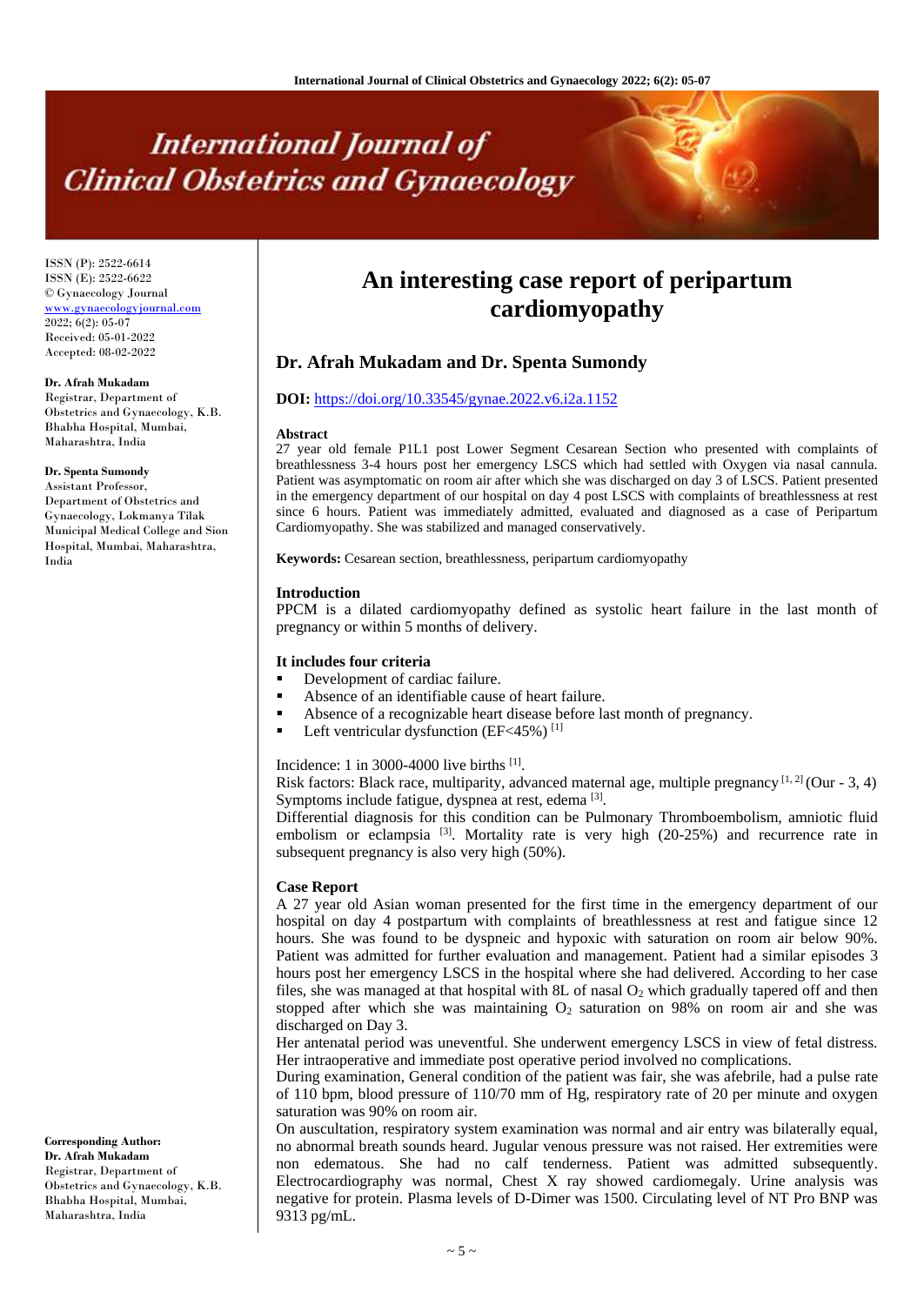A Transthoracic Echocardiography was done after admission which showed Left Ventricular Ejection Fraction of 20-25%, mild dilated Left Ventricle, grade 1-2 Mitral regurgitation, Global hypokinesia, Grade 2 Diastolic Dysfunction.

She was given Injectable Furosemide 20mg IV for diuresis. She was started on Low molecular weight Heparin (Injectable Clexane) 0.6mg, Ivabradine 5mg, Carvedilol 3.125mg. She improved symptomatically with treatment and was able to maintain saturation on room air. Her fatigue and dyspnoea reduced significantly.

Patient was discharged on Tablet Torsemide 10mg, Tablet Ramipril 25mg, Tablet Bisoprolol, Tablet Spironolactone 25mg, Tablet Bromocriptine 5mg.

### **Discussion**

Approximately 60-70% of women experience a sensation of dyspnea during the course of normal pregnancy. Risk factors for PPCM include multiparity, advanced maternal age, multifetal pregnancy, pre-eclampsia and gestational hypertension [4]. However, contemporary trends show that there is an increasing incidence (24%-37%) in young primigravida and white women [4] . The exact etiology of PPCM is still unknown. However, a number of possible causes have been still proposed for PPCM which include myocarditis, abnormal immune response to pregnancy, maladaptive immune response to hemodynamic stresses of pregnancy, stress activated cytokines and prolonged tocolysis. There have been few reports of familial PPCM, raising the possibility that some cases are actually familial dilated cardiomyopathy unmasked by the stress of pregnancy [5].

Recent data suggest a central role of unbalanced peri/post partum oxidative stress that triggers the proteolytic cleavage of the nursing hormone prolactin into a potent antiangiogenic, proapoptotic and pro-inflammatory 16-kDa PRL fragment. This notion is supported by the observation that inhibition of Prolactin secretion by bromocriptine, a dopamine D2 receptor agonist<sup>[6]</sup>.

#### **Clinical Features and Diagnosis**

Many symptoms of PPCM overlap with the normal symptoms in the last month of pregnancy like dyspnea, fatigue and pedal edema. Therefore, PPCM can go unrecognized leading to underestimation of incidence [7].

The differential diagnosis includes accelerated hypertension, diastolic dysfunction, systemic infection, pulmonary embolism and obstetric complications such as pre-eclampsia, eclampsia and amniotic fluid embolism.

Imaging studies include electrocardiogram, chest radiography and echocardiography. Electrocardiogram findings are often normal but can include sinus tachycardia, non specific ST and T wave abnormalities and voltage abnormalities. Chest radiographs can show signs of pulmonary congestion, cardiac enlargement and even pleural effusions<sup>[7]</sup>.

The diagnosis of PPCM rests on the Echocardiographic identification of new left ventricular systolic dysfunction during the period surrounding parturition.

## **Management**

Therapy regimens include diuretics to reduce preload and to treat pulmonary congestion or peripheral edema. Diuretics like Furosemide and Hydrochlorothiazide are safe during pregnancy [8] .

**Inotropic agents:** Drugs like Dopamine and Dobutamine are used only in cases of low urine output.

**Beta blockers:** Beta1 selective blockers like Carvedilol are preferred for long term systolic dysfunction.

**Anticoagulants:** Cardiac failure and pregnancy are independent risk factors for thromboembolism. Low Molecular Weight Heparin (LMWH) antepartum and LMWH/warfarin post partum are recommended to be used when Ejection fraction is <30% [8].

**Mechanical device circulatory support and transplantation:** In critical cases, mechanical support and cardiac transplantation might be needed. In cases of fulminant PPCM, LVAD can be used in the interim period as PPCM usually resolves within 3-6 months [9].

**Non-pharmacological management:** Salt and water restriction are important in patient management.

**Bromocriptine** reduces the production of Prolactin by dopamine agonists. It is supposed to improve outcomes in patients of peripartum cardiomyopathy by eliminating the cleaved form of prolactin<sup>[6]</sup>.

**Immunosuppressive therapy** can be if myocardial biopsy indicates myocarditis and if no therapy works after two weeks of standard heart failure<sup>[10].</sup>

**Prognosis:** Recovery from PPCM is defined as improvement of LVEF>50% or increase in EF by 20%. It takes 3-6 months post partum for recovery. Even after complete recovery risk of recurrence in subsequent pregnancies remains high and EF may worsen again [1]. Therefore, subsequent pregnancies must be avoided and if cannot be avoided should be managed in collaboration with a high risk perinatal center.

# **Conclusion**

We have presented the above case report to highlight Peripartum Cardiomyopathy which is a rare cause of dyspnea in pregnancy and how it is crucial to differentiate it from other causes of dyspnea in pregnancy. The above case demonstrates a typical presentation of PPCM with hypoxia, breathlessness, elevated NT pro BNP levels, reduced ejection fraction on Echocardiography. Thus it is important for Obstetricians and Physicians to be familiar with PPCM as a potential diagnosis and therefore consider it while diagnosing a dyspneic antenatal and postnatal patient to hasten medical treatment for a potentially fatal condition.

#### **References**

- 1. Libby P, Bonow RO, Mann DL, Zipes DP. editors. Braunwald's heart disease: a textbook of cardiovascular medicine. 8th ed. Philadelphia, PA: Saunders. 2007.
- 2. Marx JA, Hockberger RS, Walls RM. editors. Rosen's emergency medicine: concepts and clinical practice.  $6<sup>th</sup>$  ed. Philadelphia, PA: Elsevier Health Sciences; 2006.Abboud J, Murad Y, Chen-Scarabelli C, Saravolatz L, Scarabelli TM. Peripartum cardiomyopathy: a comprehensive review. Int J Cardiol. 2007 Jun 12;118(3):295–303.
- 3. Gentry MB, Dias JK, Luis A, *et al*. African -American women have a higher risk for developing peripartum cardiomyopathy. Journal of the American College of Cardiology. 2010;55(7):654-659.
- 4. Abboud J, Murad Y, Chen-Scarabelli C, Saravolatz L, Scarabelli TM. Peripartum cardiomyopathy: a comprehensive review. Int J Cardiol. 2007 Jun